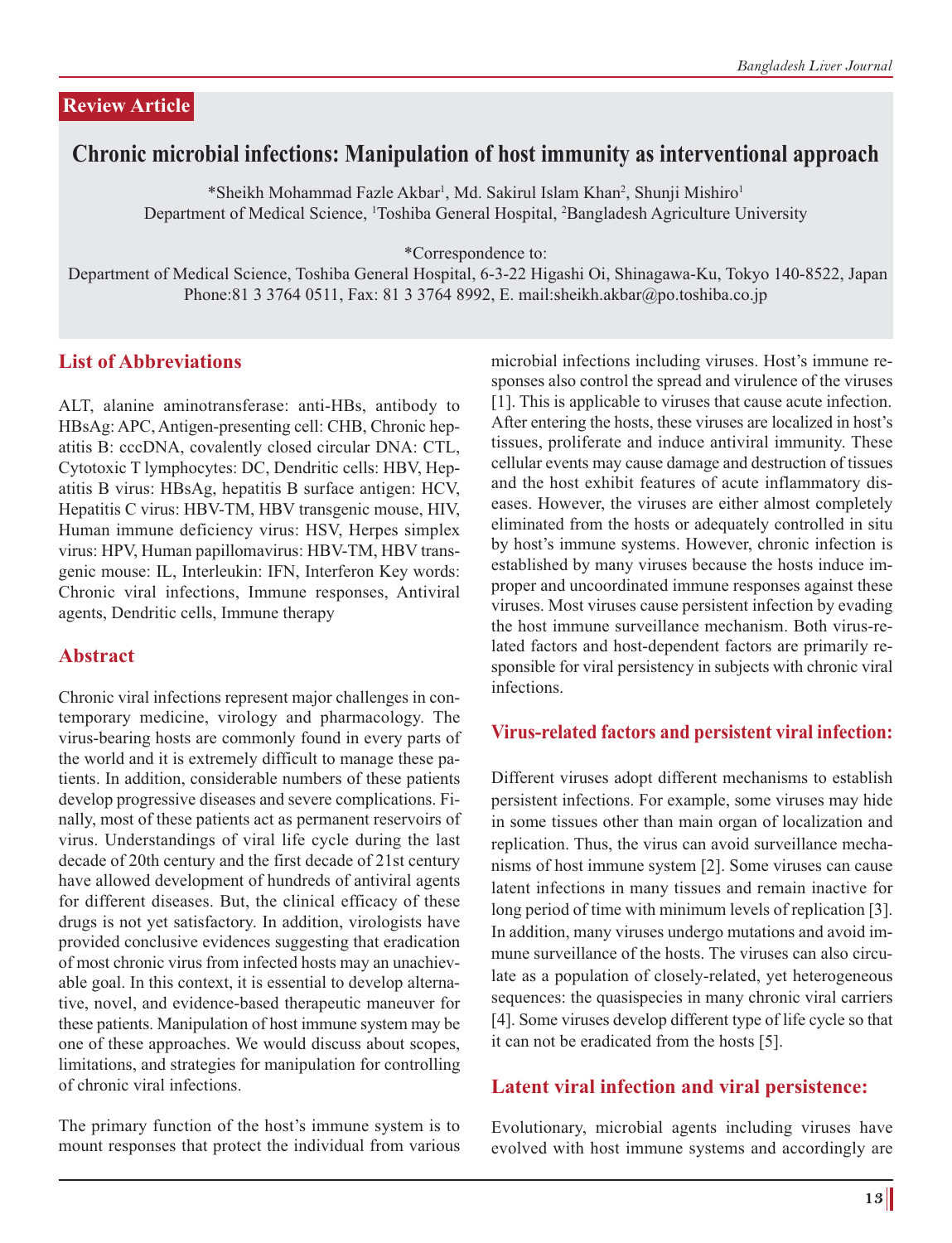well adapted to their hosts. Tropism to some specific tissues is part of natural life cycles of many viruses. But, most of the viruses also enter, replicate and integrate in tissues other than their main target organs. Viruses in these tissues can avoid immunological surveillance of the hosts. Latent viral infection may result in acute phase of the disease or more slowly progressive diseases or different types of diseases not resembling to original diseases [6]. Latent viruses can become productive under certain circumstances or in specific cell types. Epstein-Barr virus is latent in B cells and can be productive if released from pharyngeal epithelial cells [7]. Hepatitis B virus (HBV) and hepatitis C virus (HCV) are two important human viruses that cause chronic liver diseases such as chronic hepatitis and serious complications like liver cirrhosis and hepatocellular carcinoma. Although these two viruses are primarily hepatotrophic, they have also been detected from many tissues and cells including cells of the immune system such as peripheral blood mononuclear cells, T cells, B cells, macrophages, and dendritic cells [8]. Herpes simplex virus (HSV) usually infects the mucocutaneous surfaces and replicate inside the cells and cause cell death. Concurrently, virus is transported to neuronal cells nuclei in the ganglia innervating the mucocutameous zone of infection. The virus may replicate in this site and establish a clinically silent latent infection [9]. If the host becomes immunosuppressed, the virus may enter into a productive phase and may cause pathological lesions. Recent studies indicate that latent viral infection may be an a common features of most viruses.

# **Escape from immune surveillance by viral mutations**

In order to escape from the host immune surveillance, several viruses undergo mutations so that they are not recognized by the immune systems. Different viruses adapt different mechanisms to achieve this. HCV replicate at an enormous rate of 1012 virions/day by the action of its RNA-dependent RNA polymerase that lacks a proof reading function. This favors formation of variant viruses by cellular and humoral immune responses. Analogous to other RNA virus, HCV circulates in an infected individual as a population of closely related, yet heterogeneous sequences, the quasispecies [10, 11]. The progressive evolution of viral diversity in the hypervariable region of E2 of the HCV has been associated with chronically-evolving hepatitis, whereas, stasis is associated with a self-limited course. However, it is possible that viral escape may be the result rather than cause of viral persistence. Human immune deficiency virus (HIV)-1 also adopts genetic variations to escape attack by host's immune system. The nucleoside misincorporation rate of HIV-1 is of order of 10- 4 per site per replication cycle [12]. This virus can undergo

**14**

frequent recombination between two single stranded positive sense RNA genomes that are present in each virus particle. In addition, internal deletions occur frequently during retrovirus replication. All these allow the mutant strains to escape recognition by the cytotoxic T cell (CTL) responses of the host. In case of human papillomavirus (HPV), infections with multiple HPV types may be responsible for HPV persistence. Infection of individuals with HPV 16 and another type of HPV result in longer duration of detectable HPV 16 than did infection with HPV 16 alone [13]. In comparison to retroviruses, the rate of mutations is comparatively low in DNA viruses such as the HBV. However, the HBV undergoes mutations at different regions of the HBV. It has been estimated that 1010 incorrect nucleotides are incorporated into viral particles every day in a HBV-infected individual. This provides a potential reservoir of genomic variants [14].

## **Altered life cycle of the HBV and viral persistence**

Once a person is infected with the HBV, that individual harbors the virus for the rest of his or her life. The HBV adopts a special type of replication cycle. After interaction of the HBV with cellular receptor on the hepatocyte's membrane, the HBV particle fuses with the membrane, and releases the nucleocapsid into the cytoplasm. The viral envelope proteins are shed during this process and the nucleocapsid migrate to the host nucleus where it is transformed into a supercoiled covalently closed circular DNA molecule (cccDNA). The initial formation of cccDNA from incoming virions cannot be prevented using potent nucleoside analogs inhibiting the viral polymerase and plus strand DNA synthesis [15]. The half life of HBV DNA in the hepatocytes is long compared to that in the blood. Reactivation of viral replication from cccDNA supply new HBV virions that infect fresh hepatocytes. Although, altered life cycle of HBV has been cited here, this may be detected in other viruses as well.

## **Host-related factors and chronic viral infections**

The description provided above indicate that chronic viral infection is established in a host due to several virus-related factors such as presence of latent virus, mutation at the immunogenic epitopes of the viruses, presence of viral quasispecies and exceptional nature of replication of the viruses. In addition, viruses may directly cause functional impairment of host's immune system. Induction of an effective immune response after viral infection is dependent on several factors. Different types of cells of the immune system must act in a coordinated manner for the induction of virus-spe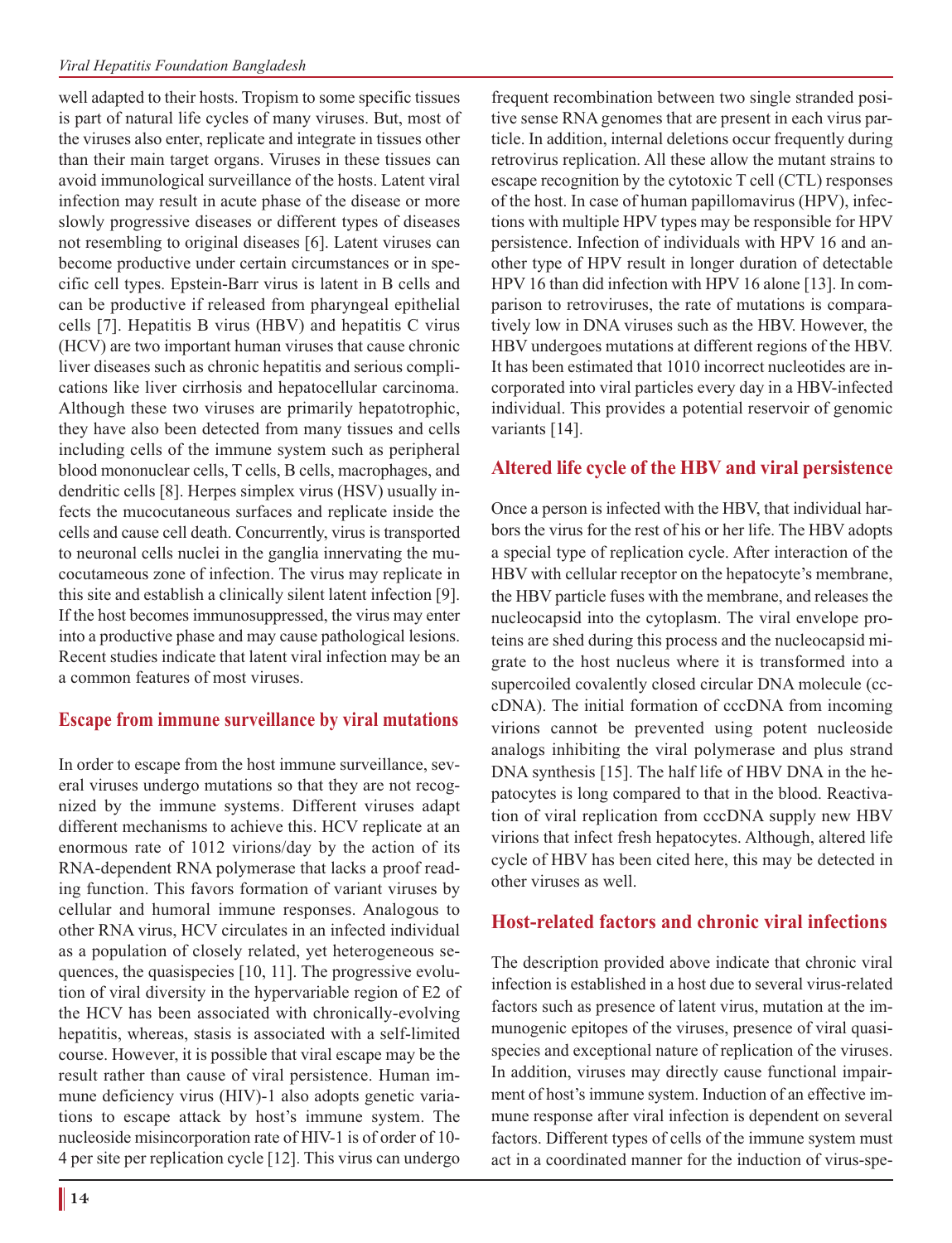cific immune response [16-18]. After the entry to the hosts, the viruses or their antigens must be recognized by the host's antigen-presenting cells (APCs). Different types of immunocytes and parenchymal cells possess APC-like functions. Among these, antigen-presenting dendritic cells (DC) are most potent APC and able to induce both innate and adaptive immune responses. DCs are also endowed with immune regulatory capacities. DC first recognizes the virus at the tissue of infiltration or localization of the viruses. After recognition, the virus is internalized in the DCs by various receptors. The virus is cleaved at the endosomal compartments of DCs into immunogenic epitopes, which then migrate to MHC compartments of DCs and finally to the surface of the DCs. DCs undergo maturation due to internalization and processing of viruses. Maturating DCs then migrate to lymphoid tissues to present antigen to clonallyselected lymphocytes. This lead to the production of virusspecific CD4+ T cells, CD8+ T cells including CTL and antibody-forming B cells including plasma cells. Virus-specific T cells migrate to the tissue of localization of the viruses and destroy the virus-infected cells by cytopathic mechanisms or block the replication of virus by noncytopathic manners. Antibody produced by virus-specific plasma cells neutralizes the free viruses. If the magnitude of virusspecific immune responses is strong and coordinated, it will ultimately result in clearance or down regulation of viral replication. An efficient antiviral immune responses can be induced if all the cellular events related to virus/host interactions such as (1) viral recognition (2) viral internalization (3) intracellular migration of viral antigens (4) maturation of DCs after processing of viral antigens (5) migration of DCs expressing antigenic peptides of the virus (6) presentation and formation of virus-specific T and B cells (7) migration of antiviral T cells to virus-infected tissues and (8) production of neutralizing antibodies proceed in a systemic and coordinated manner. However, several studies have shown that the virus down regulate the functions of DCs by various techniques. Viruses such as HIV-1, HCV and HBV infect the DCs and down regulate their capacities to induce virus-specific immunity by destroying DCs, reducing their T cell stimulatory capacities and interfering with their ability to produce various cytokines. Moreover, virus-specific CTL, and CD4+ T cells also show impaired migration to tissues of localization of the viruses. Finally, some viruses down regulate the functions of effecter cells of immune systems. High viral load inhibit or down regulate the functional capacities of CTLs. In addition to DCs, many viruses have been detected in T cells and B cells and the functions of these cells are also compromised by these viruses [18].

#### **Disease patterns during chronic viral infections**

Patients chronically infected with different viruses may remain asymptomatic or may develop features of different diseases. The nature of the pathological processes also shows diversities. Again, chronic viral carriers may remain asymptomatic initially for many years and then develop features of different diseases. Some times, the diseases are progressive in nature and serious complications of those diseases are developed. This is especially manifested in cases of chronic infections by non cytopathic viruses like hepatitis viruses. The causes underlying these are not well understood. However, several investigations have pointed that inadequate and uncoordinated immune responses in chronic viral carriers play roles not only for viral persistence but also for diseases progression.

### **Therapy of chronic viral infections**

Therapy against chronic viral infections is a major challenge for all disciplines of medicines and sciences. Several questions regarding purpose of therapy and nature of therapy have remained unanswered. The final goal of treatment of chronic viral carriers is to eradicate the viruses and down regulate the disease processes. The eradication of the viruses from chronic viral carriers should be achieved before irreversible damages of the hosts occur. Accordingly, several antiviral agents have been developed to destroy the viruses from chronic viral carriers. An ideal antiviral agent should have the following criteria: (1) capable of destroying all types of viruses including latent viruses from all tissues, (3) able to destroy the mutant viruses and viral quasispecies, (3) should be effective against intracellular viruses including modified forms of viruses such as the cccDNA forms of the viruses. Unfortunately, antiviral drugs with these properties are not available at present. However, newer antiviral drugs are coming to the markets. Many of these drugs have been developed to tackle some particular viruses after developing insights about the life cycle of those viruses. Several antiviral agents are used in combination in some patients with chronic viral infections. However, adequate therapeutic effects are not detected in most cases. It is elusive whether it is possible to develop ideal antiviral drugs for chronic viral carriers? In this perspective, we will discuss about some agents that are not endowed with direct antiviral properties, but possess antiviral capacities. Already some of these agents are used in clinics and there are ample opportunities to develop newer and more potent agents in future. Indeed, many of these agents may also be used with antiviral drugs to have a synergist effect against chronic viral infections.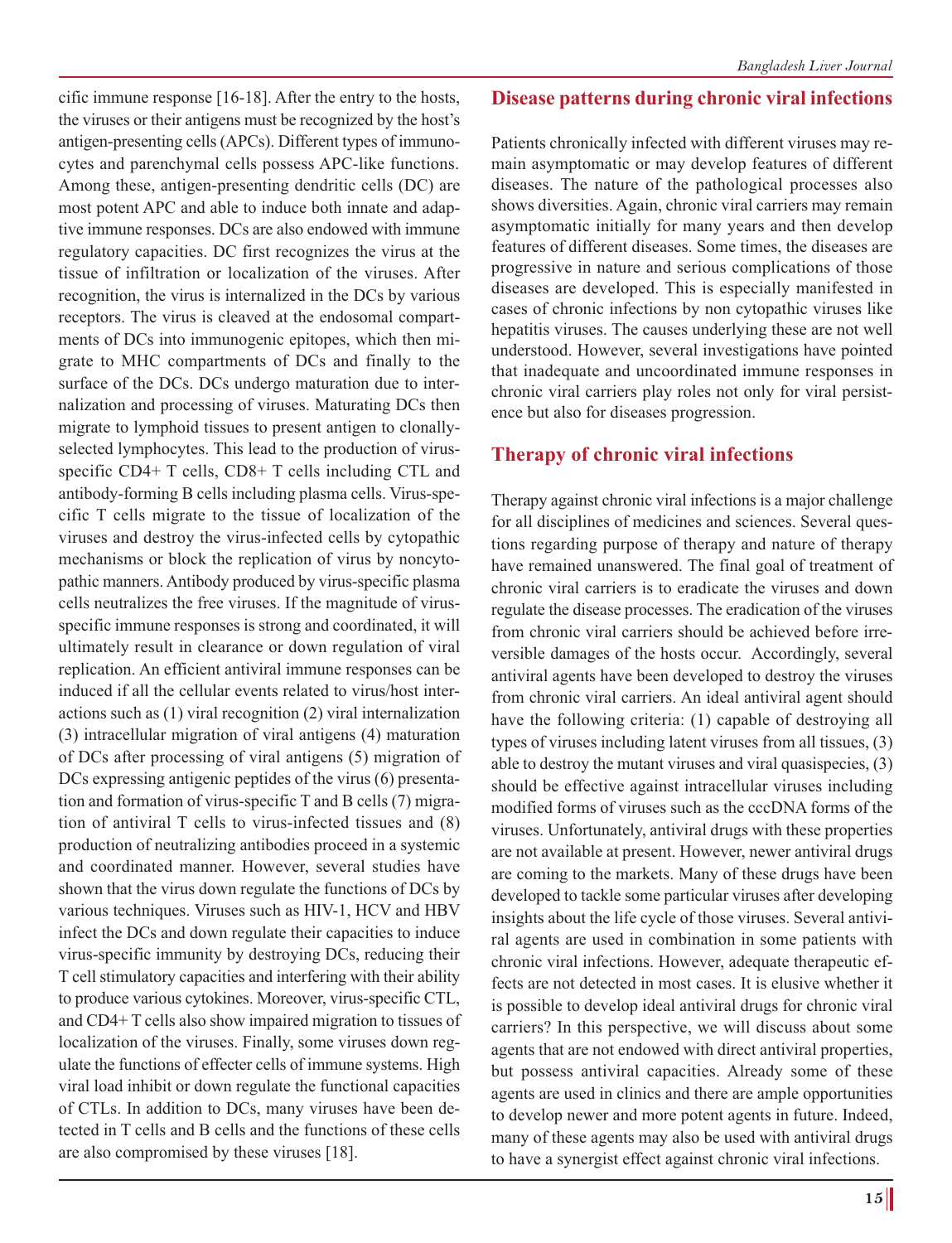# **Non antiviral agents with antiviral properties**

Viruses that establish chronic infection in immune competent hosts affect either the afferent limb or the efferent limb of the host's immune systems. In some cases, these viruses cause impairment of both wings of host's immune system. Chronic viral infection is established and maintained due to virus-related factors and/or host's immune-dependent factors. It appears that factors like viral mutations, viral quasispecies or latent viral infections are virus-related factors causing persistent infections. However, this is also a failure of host's immune system to handle mutant viruses and latent viruses. It is important to assess the target of therapy for patients with chronic viral infections. Circumstantial evidences suggest that complete eradication of viruses from chronic viral carriers may not be an achievable goal for most of the viruses. Accordingly, the aim of the therapy should be to induce reduction of replication of viruses to a degree so that progressive diseases can be minimized or blocked. The approach will vary according to the nature of the viruses. It has been proposed that induction of virusspecific immune responses in chronic viral carriers have antiviral potentiality. Most chronic viral carriers harbor abundant amounts of viruses. However, they fail to induce proper anti viral immune responses due to alteration of their own structures or changes in their life cycle or due to establishment of latent infection. In addition, some viruses directly down regulate the functions of immunocytes including those of DCs.

# **Rationale for designing virus-specific immune therapy against chronic viral infection:**

Impaired immune responses of the host are detected in patients with chronic viral infection. There are two ways to induce immune responses in these hosts: (1) antigen nonspecific immune responses by administration of cytokines and immune modulators and (2) antigen-specific immune responses by administration of virus-specific antigens. It is important to clarify why there is need to induce antigenspecific, but not, antigen non-specific immune responses in chronic viral carriers. Comparative data are not available regarding the role of different antigen non-specific and antigen-specific immune responses in chronic viral infections. But recent studies have shown that antigen non-specific immune responses may have destructive, not protective, role in some chronic viral infections such as in patients with chronic HBV and HCV infections [19]. Many mononuclear cells including lymphocytes are accumulated at the liver of these patients. Although these features indicate that there are ongoing immune responses in these subjects, the viruses

are not eliminated. On the other hand, the hepatocytes are destroyed in these patients with exacerbation of necroinflammatory liver diseases. Only recently, it has been reported that most of these mononuclear cells at the liver of these patients are antigen non-specific. Moreover, it has been shown that antigen non-specific lymphocytes cause damage of the hepatocytes in these patients [20]. This may be applied for other chronic viral infections, but more information about the immunopathogenesis of those diseases is required. In one hand, complete eradication of the viruses from chronic viral infected persons is unrealistic and unachievable. Induction of antigen non-specific immune response may cause tissue damage and progressive diseases. In this perspective, we opted to induce virus-specific immune responses in chronic viral carriers. The goal of this therapy is to induce a condition like recovered acute infection in which the residual viruses are controlled by host's immune responses. Moreover, there are evidences that antigen-specific immune responses reduce tissue damage and eliminate the viruses or reduce their replication.

# **Therapeutic vaccination for induction of antigenspecific immune responses in chronic viral carriers**

The concept of therapeutic vaccination pre-dates the availability of antibiotics when they were unsuccessfully used to treat invasive bacteria. In 1920s therapeutic immunization against HPV was done with wart extracts. Only recently, new insights have been developed regarding therapeutic vaccine in HPV [21]. In chronic HSV infections, a wide range of therapeutic vaccines have been tried with no apparent success [22]. In HIV infection, various HIV-related antigens have been used as therapeutic vaccines. Various phase I/II trials have been conducted from 1985 [23]. In order to induce antigen-specific immune responses, investigators have administered virus-specfiic antigens. The antigens have been used in different types of adjuvant for different durations. Vandepapeliere et al. have reviewed about therapeutic vaccinations in different types of chronic viral diseases [24]. Several studies have been conducted in chronic HBV carriers to induce antigen-specific immune responses by vaccines. At present it is possible to use hepatitis B surface antigen (HBsAg) as a specific antigen to induce antigen-specific immune responses. Vaccine containing HBsAg has many advantages. It is commercially available in human consumable forms as prophylactic vaccine. However, the scientific rationale was lacking to use this in patients with chronic hepatitis B (CHB). All patients with CHB harbor abundant amounts of HBsAg and it is presumed that HBsAg is a tolerogenic antigen for CHB patients. A series of animal studies paved the way for usage of HBsAg-based vaccine as therapeutic vaccine in CHB pa-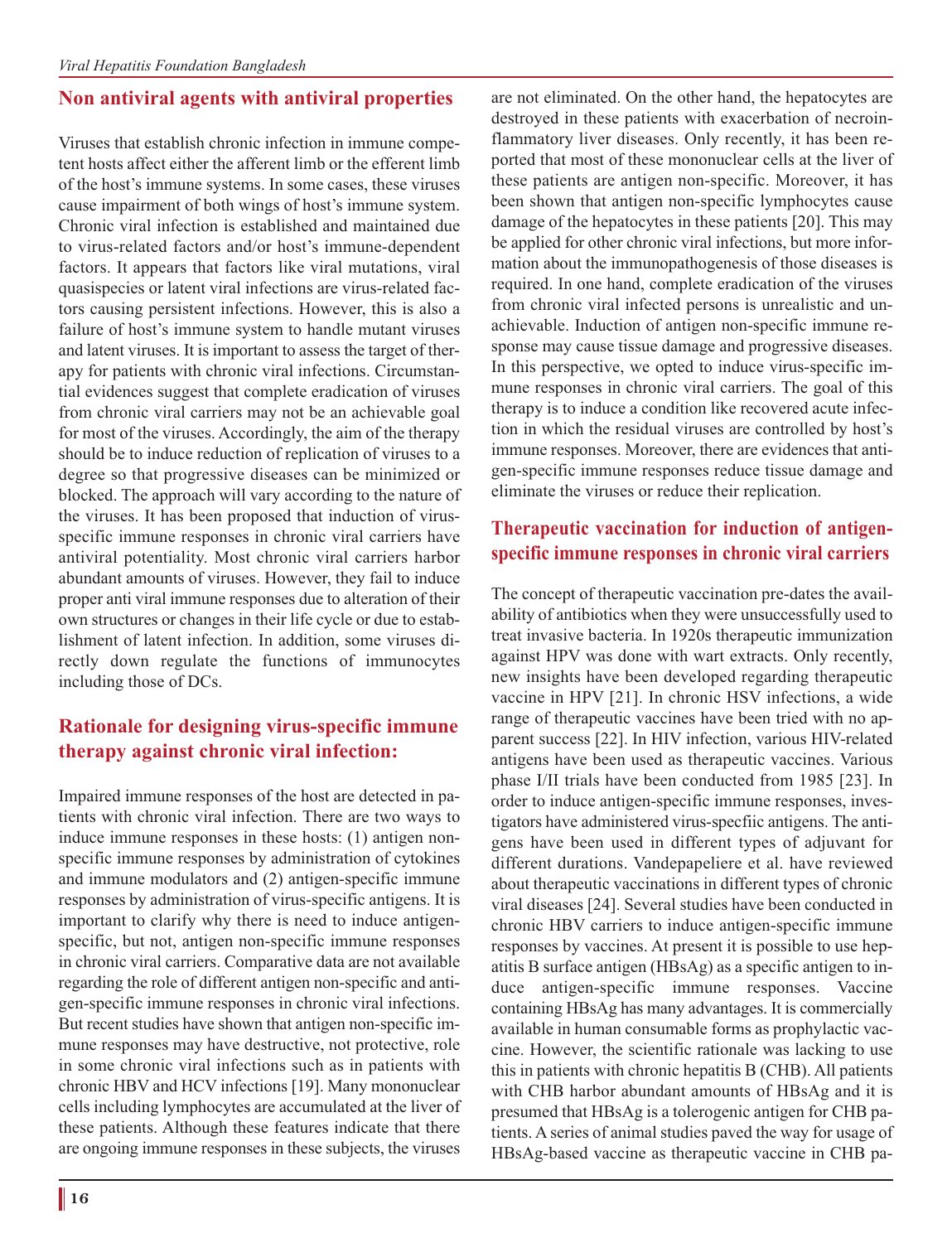tients [25, 26]. Studies in HBV transgenic mice (HBV-TM) reveled that although HBV-TM expressed HBV DNA and HBsAg in the liver and the sera, administration of HBsAg in complete Freund's adjuvant caused HBsAg-specific immunity and production of HBsAg-specific T cells and anti-HBs in HBV-TM [27, 28]. Vaccine therapy in HBV-TM also caused reduced signals of HBV DNA in the liver. It was hard to explain why HBV DNA was reduced in HBV-TM due to vaccine therapy because there was no evidence of damages of HBV containing hepatocytes due to this therapy. At that time, Chisari and his groups have reported that it is possible to destroy or induce reduced replication of HBV and HBV DNA by a non cytopathic manner by cytokines and immune modulators in another line of HBV-TM [29, 30]. Pilot study about vaccine therapy has been conducted in patients with CHB [31]. The outcome of these studies are variable, but most of the studies have shown that vaccine therapy caused reduced replication of HBV DNA, normalization of liver enzymes and seroconversion to antibody to HBe in some, but not all patients, with CHB [32- 34]. However, extensive controlled trials are required regarding the dose of vaccine, the nature of vaccine, and duration of immunization to get antiviral responses from these non antiviral agents in patients with CHB. Recently, we have reported that a combination of antiviral therapy and vaccine therapy have potent antiviral potential inpatients with CHB. A group of CHB patients were given lamivudine, an antiviral agent, daily, for 3 months. Then, these patients received 12 injections with vaccine containing HBsAg. This combination therapy showed potent antiviral capacity and all patients became negative for HBV DNA during the first year of therapy [35]. This therapeutic approach is scientific because high viral load is a major obstacle for induction of natural or therapy-mediated immune responses in chronic viral infections. One of the important causes underlying the impaired immune responses of chronic viral carriers is the inability of APCs to recognize and process viral antigens properly. They are also unable to present antigenic peptide to clonally selected lymphocytes. It is apparently hard to induce antigen-specific immune responses in these subjects by administration of vaccines or antigens. This issue can be addressed by loading antigen on DCs in vitro. This caused processing of antigens by DCs in vitro and there was no need to recognize and process antigens by DCs in situ. Using HBsAg-pulsed DCs, we were able to induce very potent HBsAg-specific immune responses in HBV-TM [36]. Presentation of antigen by antigen-pulsed DCs has already been used by several investigators to induce antigen-specific immune responses in patients with cancers. But, this has not been used to induce antigen-specific immune responses in chronic viral infections. Recently, we have shown that it is possible to prepare HBsAg-pulsed human blood DCs. A study has been reported by us regarding the safety and efficacy of this approach in normal volunteers [37].

### **Concluding remarks**

Chronic viral infection is a major public health problem around the world. There are several hundred million chronic viral carriers in the globe and many of them will develop progressive diseases including serious complications like cancers. On the other hand, all chronic viral carriers are permanent and living sources of viral infections. It is these persons who transmit the viruses to healthy individuals and maintain the transmission cycle of the virus. Extensive studies indicate that chronic viral carriers establish chronic infection by evading the host's immune surveillance. In most of the cases, it is not possible to eradicate the viruses from chronic viral carriers completely by antiviral drugs. But, administration of antiviral drugs cause improvement of clinical conditions and arrest the progression of diseases processes in some cases. Immunotherapy and especially active, specific immunotherapy or therapeutic vaccination is in theory a very promising approach for the treatment of chronic viral infections. Deficient immunological mechanisms are involved in the establishment of chronic infection, in its persistence, and/or in the pathogenesis of clinical disease. In some cases, successful spontaneous control of the infection is associated with profound modifications in the systemic or local immune responses with intense activation of specific immune mechanisms. Usually, those immune responses are T-cell mediated. Both T-helper 1 and CTLs responses have been detected on these conditions. Also, numerous studies in various animal models have delivered positive results with candidate therapeutic vaccines, mainly in HBV, HPV and HSV infections. The concept of therapeutic vaccination is almost one century old. Several clinical trials have been conducted during from the last decade of 1990s. More works are needed to reproduce the findings in laboratory benches to patient's bedside. Therapeutic vaccines to HBV may be the most feasible approaches to control of chronic infections in view of the immune-correlated control of infection observed naturally. All attempts at vaccination in CHB have not shown desired effect, but have shown some therapeutic efficacy. There are many causes underlying this. Practically, the immune approach will have to be adapted to the virological, serological, and clinical status of the infection. The selection of the right antigens will also be critical in the development of therapeutic vaccines. Although several candidate vaccines are promising, the pathogenesis of the infection and disease is so complex that clinical demonstration of efficacy may be very long and difficult. HIV chronic infection will prob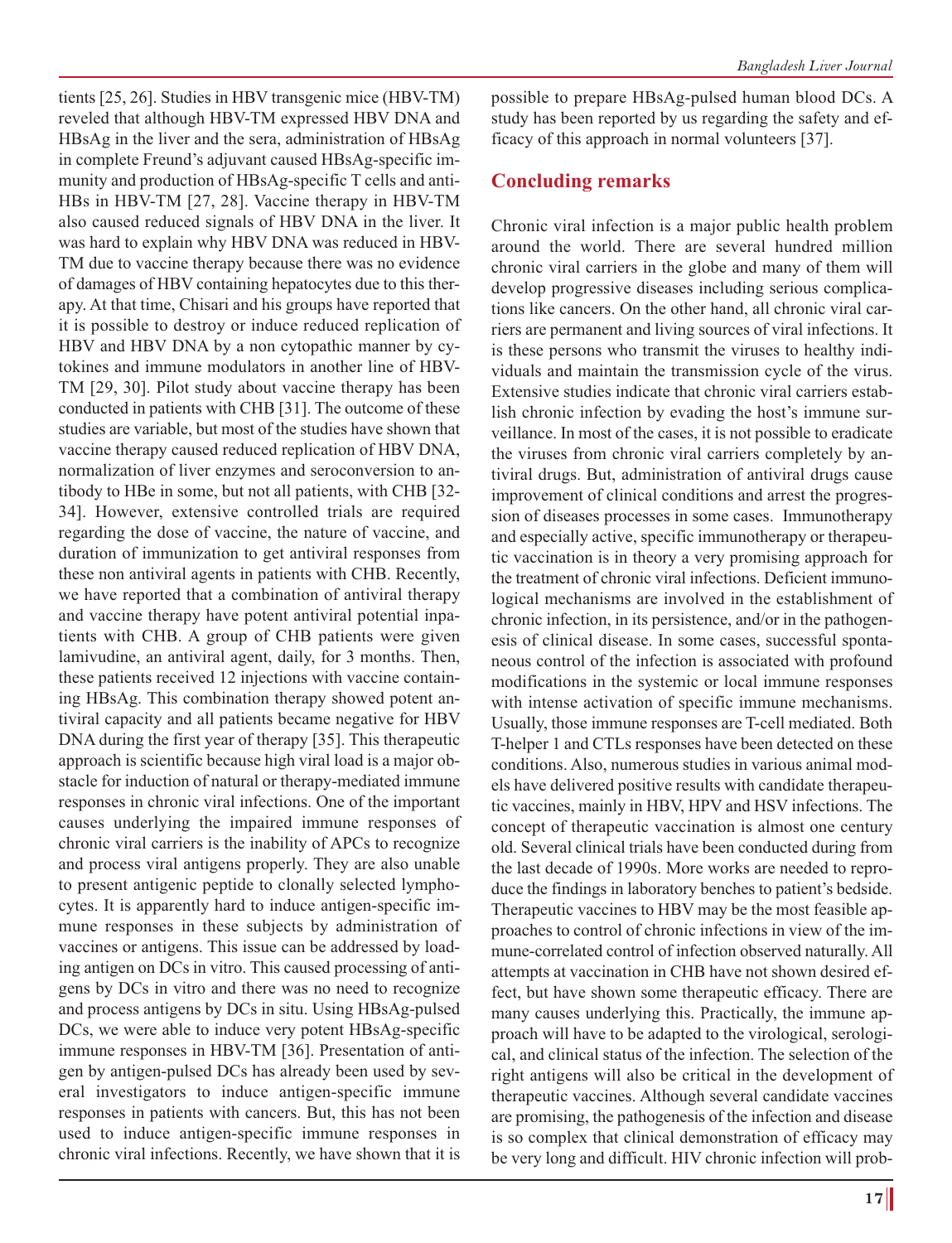ably be one of the most challenging targets for the development of therapeutic vaccination. The outcome of HIV infection is precisely a progressive destruction of the immune cells that could have a key role in viral control. Most of the current strategies for an HIV vaccine concentrate on the induction of a CD8+ T-cell response. However, it has been shown recently that a single point mutation can allow a viral escape and development of disease. Therefore, a broader immune response, including a CD4+ T cell and a strong antibody response is likely to be needed, both for prophylactic and therapeutic vaccination.The world is encountering different emerging viruses with potential devastating properties. Bird flu viruses are becoming a major public health challenges. In addition to viruses, many bacterial infections may shatter the ongoing public heath delivery system. Malaria and tuberculosis are two such bacterial infections. Due to emergence of mutant types of strains of these bacteria, it has become difficult to treat these patients by antibiotics. Although, manipulation of host immunity has not been started by immune modulators during bacterial infections, a new strategy of anti-bacterial therapy can be developed by on the basis of this concept. Modulation of host immunity is a traditional approach of management of infectious diseases. The endeavor started with eating nutritious food, taking adequate rest, using of traditional biological response modifier. Now, modulation of host immunity during chronic microbial infections is a reality. Development of proper strategies remains to be addressed.

# **Acknowledgement**

This study was supported in part by a Grant-in-Aid from Miyakawa Memorial Research Foundation, Tokyo, Japan.

# **Conflict of interest**

There is no conflict of interest about this article.

# **References**

- 1. Zinkernagel RM. Immunology taught by viruses. Science; 1996; 271: 173-178.
- 2. Borrow P. Mechanisms of viral clearance and persistence. J. Viral. Hepat 1997; 4 (suupl): 16-24..
- 3. Jarvis, MA, Nelson JA. Mechanisms of human cytomegalovirus persistence and latency. Front. Biosci 2002; 7: 1575-1582
- 4. Gould, K.G.; Bangham, CR. Virus variation, escape from cytotoxic T lymphocytes, and human retroviral persistence. Semin Cell Dev Biol 1998; 9: 321-328
- 5. Locarnini S. Molecular virology of hepatitis B virus. Semin Liver. Dis; 2004 (suupl): 24, 3-10
- 6. Finzi D, Blankson J, Siliciano JD, Margolick JB, Chadwick K, Pierson T, Smith K, Lisziewicz J, Lori F, Flexner C, Quinn TC, Chaisson

RE, Rosenberg E, Walker B, Gange S, Gallant J, Siliciano RF, Latent infection of CD4+ T cells provides a mechanism for lifelong persistence of HIV-1, even in patients on effective combination therapy. Nature Med 1999; 5: 512-517.

- 7. Amon, W, Farrell PJ. Reactivation of Epstein-Barr virus from latency. Rev Med Virol 2005; 15:149-156.
- 8. Hilleman MR. Overview of the pathogenesis, prophylaxis and ther apeusis of viral hepatitis B, with focus on reduction to practical applications. Vaccine 2001; 19: 1837-1848.
- 9. Schmid SD, Malwe AC. T cell responses to herpes simplex viruses in humans. Rev Infect Dis 1991; 13; S946-S949
- 10. Forns X, Purcell RH, Bukh J. Quasispecies in viral persistence and pathogenesis of hepatitis C virus. Trends. Microbiol 1999; 7: 402- 410
- 11. Layden TJ, Lam NP, Wiley TE. Hepatitis C viral dynamics. Clin. Liver. Dis 1999; 3: 792-810.
- 12. Chao L. Fitness of RNA virus decreased by Muller's ratchet. Nature 348; 454-455.
- 13. Ho GY. Bierman R, Beardsley L, Chang CL, Burk RD. Natural history of cervicovaginal papillomavirus infection in young women. N Eng J Med 1998; 338: 423-428,
- 14. Gunther S, Li BC, Miska S, Kruger D, Meisel H, Will, H. A novel method for efficient amplification of whole hepatitis B virus genomes permits rapid functional analysis and reveals deletion mutants in immunosuppressed patients J Virol 1995; 69: 5437-5444.
- 15. Zoulim F. Mechanism of viral persistence and resistance to nucleoside and nucleotide analogs in chronic hepatitis B virus infection. Antiviral Res 2004; 64: 1-15.
- 16. Mellman I, Steinman RM. Dendritic cells: specialized and regulated antigen processing machines. Cell 2001; 106: 255-258.
- 17. Banchereau J, Steinman RM. Dendritic cells and the control of immunity. Nature 1998; 392: 245-252..
- 18. Onji M, Akbar SM. Dendritic Cells in clinics. Springer; Tokyo, 2008.
- 19. Tuttleman JS, Pourcel C, Summers J. Formation of the pool of covalently closed circular viral DNA in hepadnavirus-infected cells. Cell., 1986; 47: 451-460.
- 20. Maini MK, Boni C, Ogg GS, King AS, Reignat S, Lee CK, Larrubia JR, Webster GJ, McMichael AJ, Ferrari C, Williams R, Vergani D, Bertoletti A. Direct ex vivo analysis of hepatitis B virus-specific CD8(+) T cells associated with the control of infection. Gastroenterology 1999; 117: 1386-1396.
- 21. Vandepapelière P. In Sexually transmitted diseases: vaccines, prevention and control; LR Stanberry and DI Bernstein, Ed: Academic Press, London, 2000, pp. 273–293.
- 22. Stanberry LR, Harrison CJ, Bernstein DI, Burke RL, Shukla R, Oti G, Myers MG. Herpes simplex virus glycoprotein immunotherapy of recurrent genital herpes: factors influencing efficacy. Antiviral Res 1989; 11: 203-214.
- 23. Peters BS. The basis for HIV immunotherapeutic vaccines, Vaccine., 2001; 688-705.
- 24. Vandepapeliere P. Therapeutic vaccination against chronic viral infections. Lancet Inf Dis 2002; 2: 353-267.